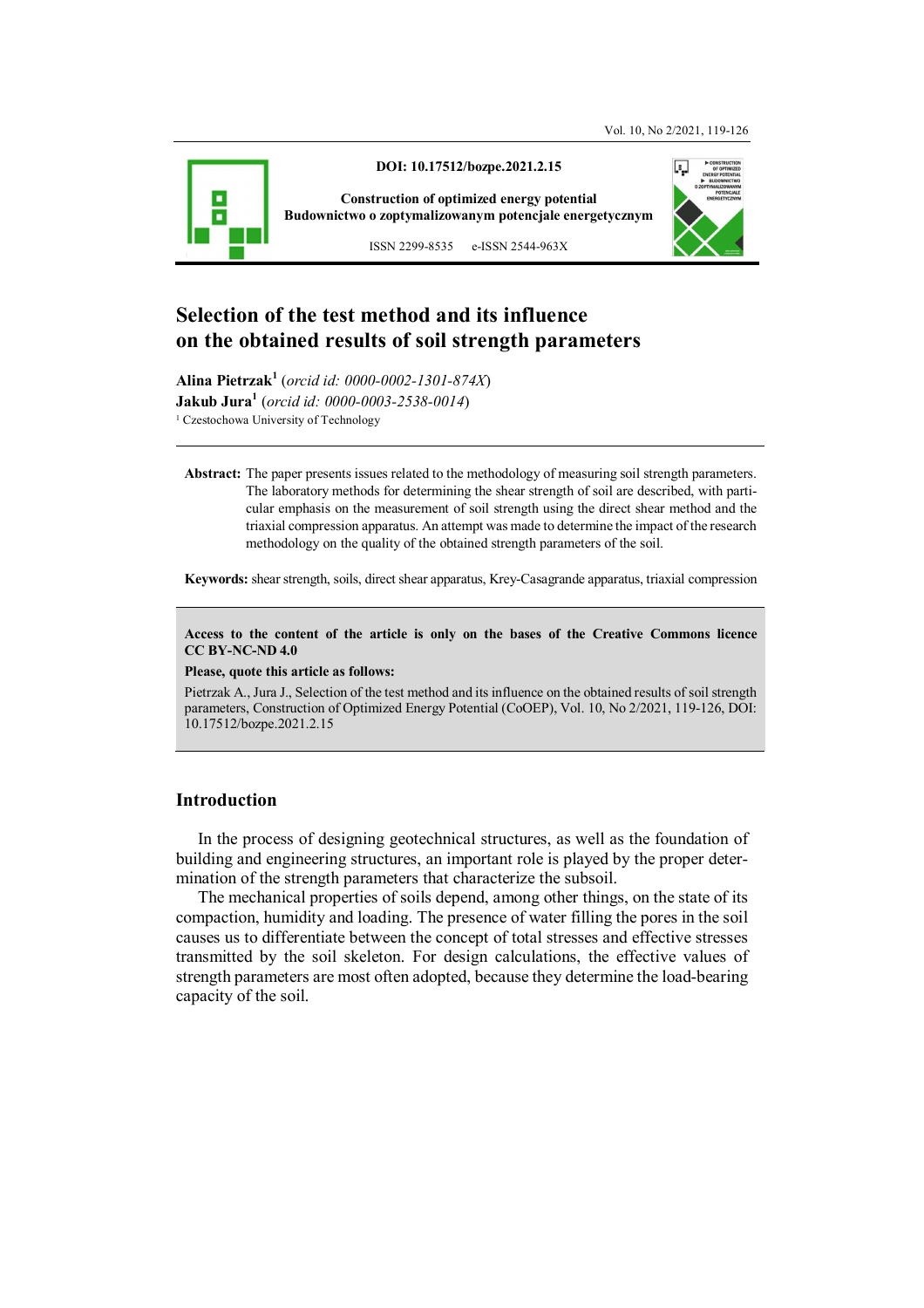Due to the complex structure of the soil, serious problems arise related to the precise determination of the strength parameters of the soil, which is not a solid medium. This means that the value of the angle of internal friction and cohesion depend on the physical properties of the samples of their genesis and lithology as well as the adoption and application of the methodology for its determination (Zbiciak et al., 2014; Zydroń & Gadowska, 2013). This often leads to a situation where the strength parameters determined according to various standards differ significantly from those obtained as a result of engineering calculations. The article attempts to determine the impact of the methodology of determining the strength parameters on the quality (credibility) of the obtained results.

#### **1. Methodology for determining soil strength parameters**

Soil mechanics is still being developed, but the specificity of soil conditions makes it difficult to define unambiguous rules for the selection of methods for testing soil shear strength. By analyzing the literature, various methods can be found to determine the shear strength of the soil (Amsiejus et al., 2014; Bishop et. al., 1971; Gill & Vanden Berg, 1967; Karafiath & Nowatzki, 1987; Ghadir et al., 2021; Guo et al., 2021; Johnson et al., 1987; Stefanow & Dudziński 2021). None of the methods used in the past and nowadays specifies which method is the most appropriate to determine the properties of specific soils.

The possible methods of testing soil shear strength can be divided into two groups. The first are forced methods (direct shear) and methods with a free shear plane (indirect shear). In direct shear methods, devices with linear or rotary shear kinematics are mainly used. Indirect methods are based on soil compression, and then, using penetration tests and empirical relationships, they estimate the shear strength of the soil. The selection of the test method for shear strength of the soil should be made depending on the purposes for which the measurements are performed.

The main test methods defined by the Eurocode 7 standard are two laboratory methods, i.e. the direct shear method in the Krey-Casagrande apparatus and the triaxial compression method at which the shear strength parameters are determined on the basis of Mohr's circles.

#### **1.1. Strength test using direct shear method**

The simplest device for testing the shear strength of soil is the Krey-Casagrande apparatus called a direct shear or box apparatus. The main part of the device is a twopart box, the upper and lower parts of which can be moved to each other (Fig. 1). In order to prevent the sample from slipping on the contact surfaces and to transfer the shear force, it is provided with stop plates at the bottom and top. The test consists in experimentally determining the force T, with which we try to move the upper part of the box over the lower one. This movement is counteracted by the soil's shear resistance in a forced shear plane. The force T cannot exceed the value of the total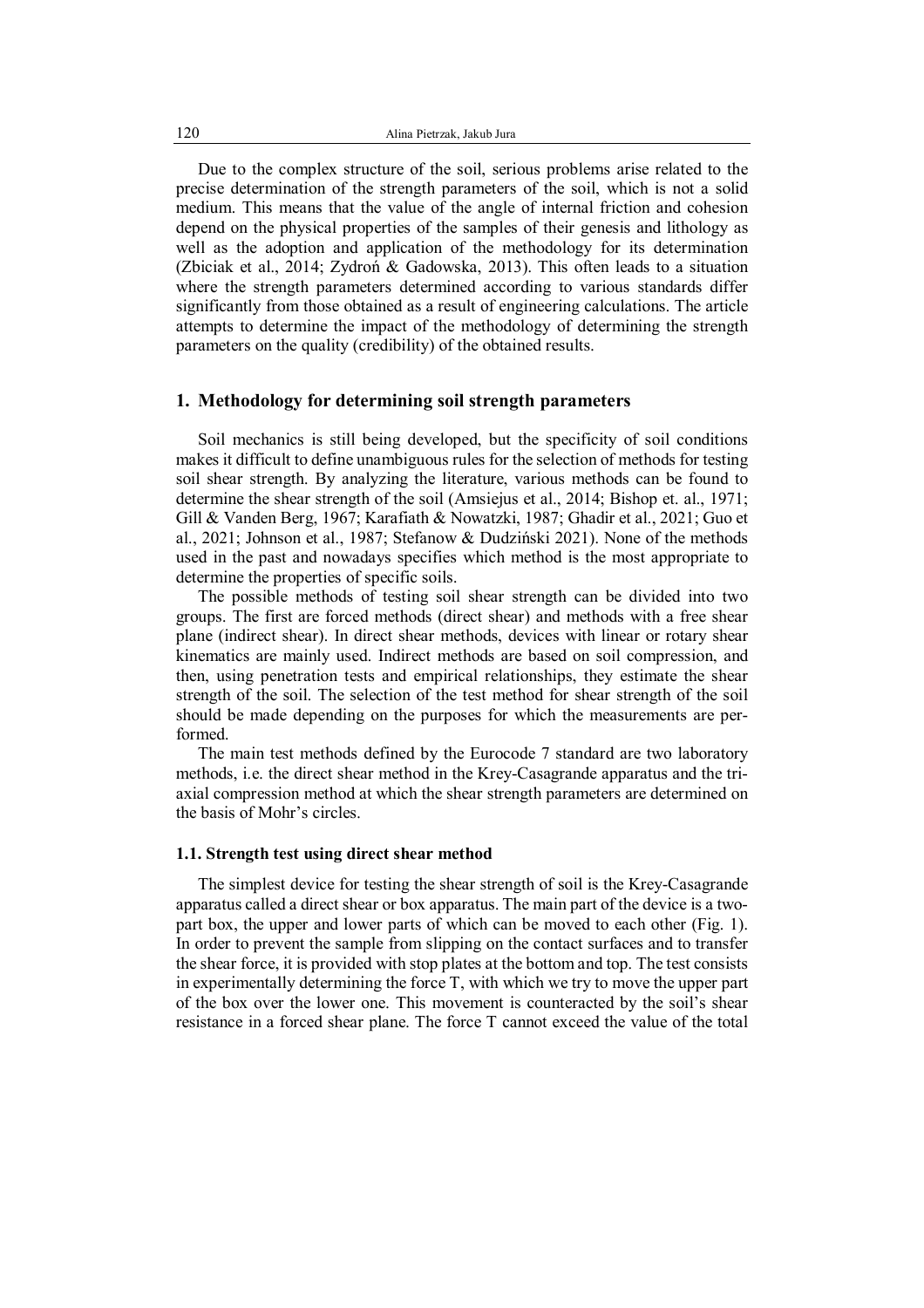shear strength of the tested soil. The maximum force recorded on the dynamometer is the quantity sought.



**Fig. 1.** a) Direct shear apparatus Shearmatic, b) Autotriax-2 apparatus for testing triaxial compression (*own photo*)

The value of the force T for a given soil depends on the value of the vertical force P. Searching for the force T at least several times for different values of the force P will determine the Coulomb line, and thus determine the values of the parameters. The force P applied to the specimen through the rigid cover is assumed to be distributed over the specimen surface so evenly that normal stress prevails in the forced shear plane:

$$
\sigma = \frac{P}{A} \tag{1}
$$

Similarly, we assume that the force T divided by the area of the box A determines the constant value of the shear stress throughout the shear section:  $\tau = T/A$ . Structurally disturbed samples placed in the apparatus box are examined in the direct shear apparatus. The soil is placed in the box, compacting it with a rammer to a state simulating the natural state until it is full. The box with the sample is placed in the direct shear apparatus.

#### **1.2. Shear strength test in a triaxial compression apparatus**

Under the conditions of triaxial compression when determining the shear strength (testing parameters c and Φ) the structure of Mohr's circles is used to illustrate the relationships between the stresses occurring during the compression of soil samples. The stresses occurring in this state  $\sigma_1$ ,  $\sigma_2$ ,  $\sigma_3$  (where  $\sigma_2 = \sigma_3$ ) we call principal stresses, where  $\sigma_1$  means greater, and  $\sigma_3$  lesser principal stress. As a result of exceeding the strength on the wall, the soil sample is sheared at the  $\alpha$  angle. This occurs where the tangential stress has exceeded the resistance of the frictional force and cohesion.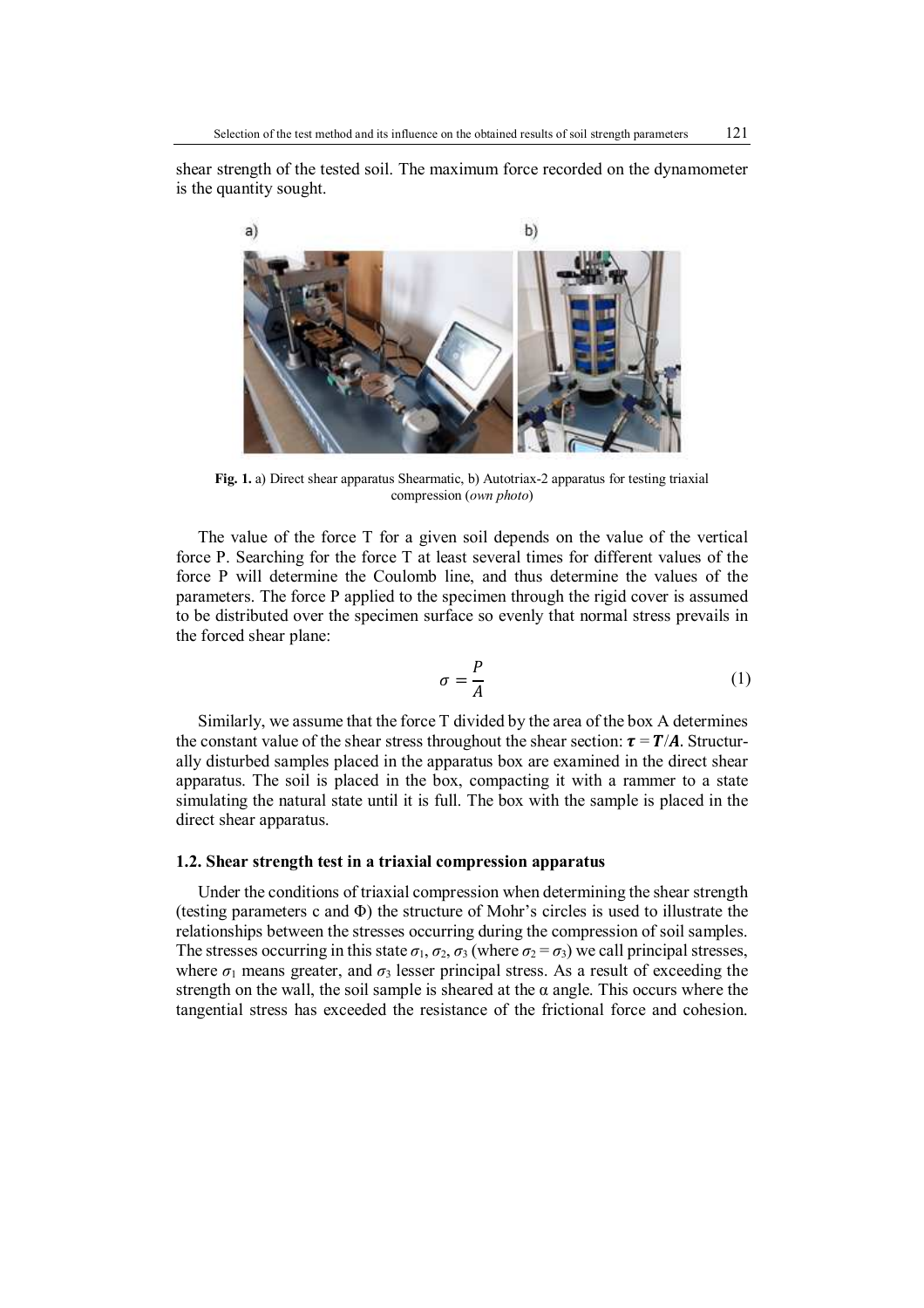122 Alina Pietrzak, Jakub Jura

Relationships between normal and tangential stresses and principal stresses  $\sigma_1$  and  $\sigma_3$  depict the patterns:

$$
\sigma_{\alpha} = \frac{\sigma_1 + \sigma_3}{2} + \frac{\sigma_1 - \sigma_3}{2} \cos 2\alpha \tag{2}
$$

$$
\tau_{\alpha} = \frac{\sigma_1 - \sigma_3}{2} \sin 2\alpha \tag{3}
$$

and the basic strength law for soils (Coulomb's law) in the form of principal stresses takes the form:

non-cohesive soils

$$
\frac{\sigma_1 - \sigma_3}{\sigma_1 + \sigma_3} = \sin \Phi \tag{4}
$$

cohesive soils

$$
\frac{\sigma_1 - \sigma_3}{\sigma_1 + \sigma_3 + 2c \operatorname{ctg} \varphi} = \sin \varphi \tag{5}
$$





**Fig. 2.** Scheme of ground load in a three-axis compression apparatus (*own study*)

By determining the angle of internal friction and the cohesion with the use of a triaxial apparatus, for different water pressures, pairs of principal stresses are obtained  $\sigma_1$  and  $\sigma_3$ , from vertical and horizontal pressure. The water pressure read on the manometer creates the main stress in the soil sample  $\sigma_3$ . The greater main stress  $\sigma_1$  is the sum of the stresses transferred by the water and the mandrel. To obtain the principal stress pairs in this way  $\sigma_1$  and  $\sigma_3$  Mohr constructions are made. Tests in a triaxial apparatus are carried out according to one of three methods, differing in loading and sample drainage. Studies without consolidation and drainage (UU). The water content of the sample is kept unchanged throughout the experiment. Studies with consolidation but no drainage (CU). The sample is consolidated for practical purposes, often under isotropic loading  $\sigma_3$ , but at the time of the load that corresponds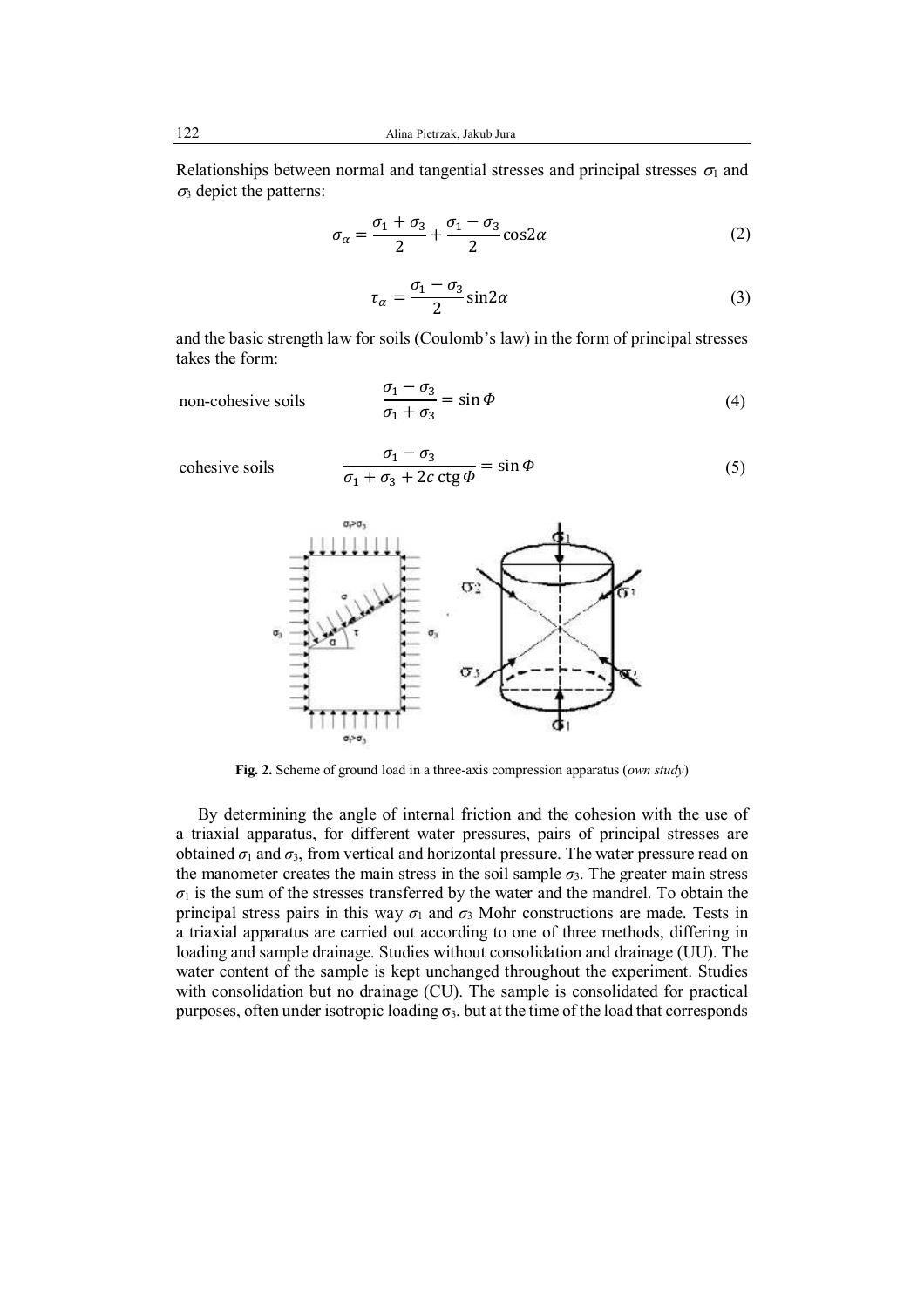to the stress difference  $\sigma_1 - \sigma_3$ , striving to destroy the sample, drainage of water is prevented. Consolidation and drainage (CD) studies. The sample is consolidated as in the CU tests, but after applying a load corresponding to the stress difference  $\sigma_1 - \sigma_3$ ; water drainage is still allowed; the stress increase should be slow enough so that there is no water pressure in the pores.

# **2. Selection of the methodology for determining the shear strength parameters of soil**

Shear in soil is the shift of one part of the soil medium in relation to the rest. The condition for creating a shift along a given surface is that the soil resistance is exceeded by the shear stress. On the other hand, the shear strength of the soil is the resistance related to the boundary surface unit, the resistance described by the shear stress that the soil puts on the shifting forces.

The historical, but still used, formula for determining the result of ground shear is the Coulomb formula from 1773. According to which strength is a function of normal stress ( $\sigma_n$ ), internal friction angle (Φ) and cohesion (c).

Analyzing the work (Lambe & Whitman, 1977; Kaczyński 1984; Wiłun, 1976, 2013), it can be noted that the adopted methodology of sample testing recommends the maximum possible adaptation of the method of loading the model samples so as to reproduce the actual conditions.

The specific engineering task should be taken into account when selecting a test method. It is recommended that the total parameters be adopted for facilities where a rapid increase in ground loads may occur during the construction and operation phase. These are, among others, structures built in less than 3 months and also facilities for which variable loads exceed 50% of the total loads (Pisarczyk 1998, 2014). For other cases, effective parameters should be assumed.

The methodology of soil strength tests based on the indications of the Eurocode 7 (PN-EN 1997-2: 2008) standard assumes that the method of consolidation and loading of samples should be selected so as to obtain effective values of the angle of internal friction and cohesion. According to the standard, tests in a box apparatus or a ring apparatus should be performed with pore water outflow. This is because positive or negative water pressure in the pores that are caused by shear must be avoided. These values cannot be measured and included in the interpretation of the results. The standard states that uniaxial compression tests and triaxial compression tests without initial consolidation and without drainage do not have to show (reflect) the shear strength of the soil in in situ conditions. The use of the direct shear method, in which the slip surface required by the type of the tested sample, does not have to coincide with the weakest surface in a given soil medium. Additionally, due to the lack of pore pressure measurement, it is not possible to determine the effective soil parameters, and additionally, the state of stress and deformation if the sample is non-uniform. The direct shear method is mainly used to quickly estimate soil parameters, but it is a method with many inaccuracies, and the obtained results may be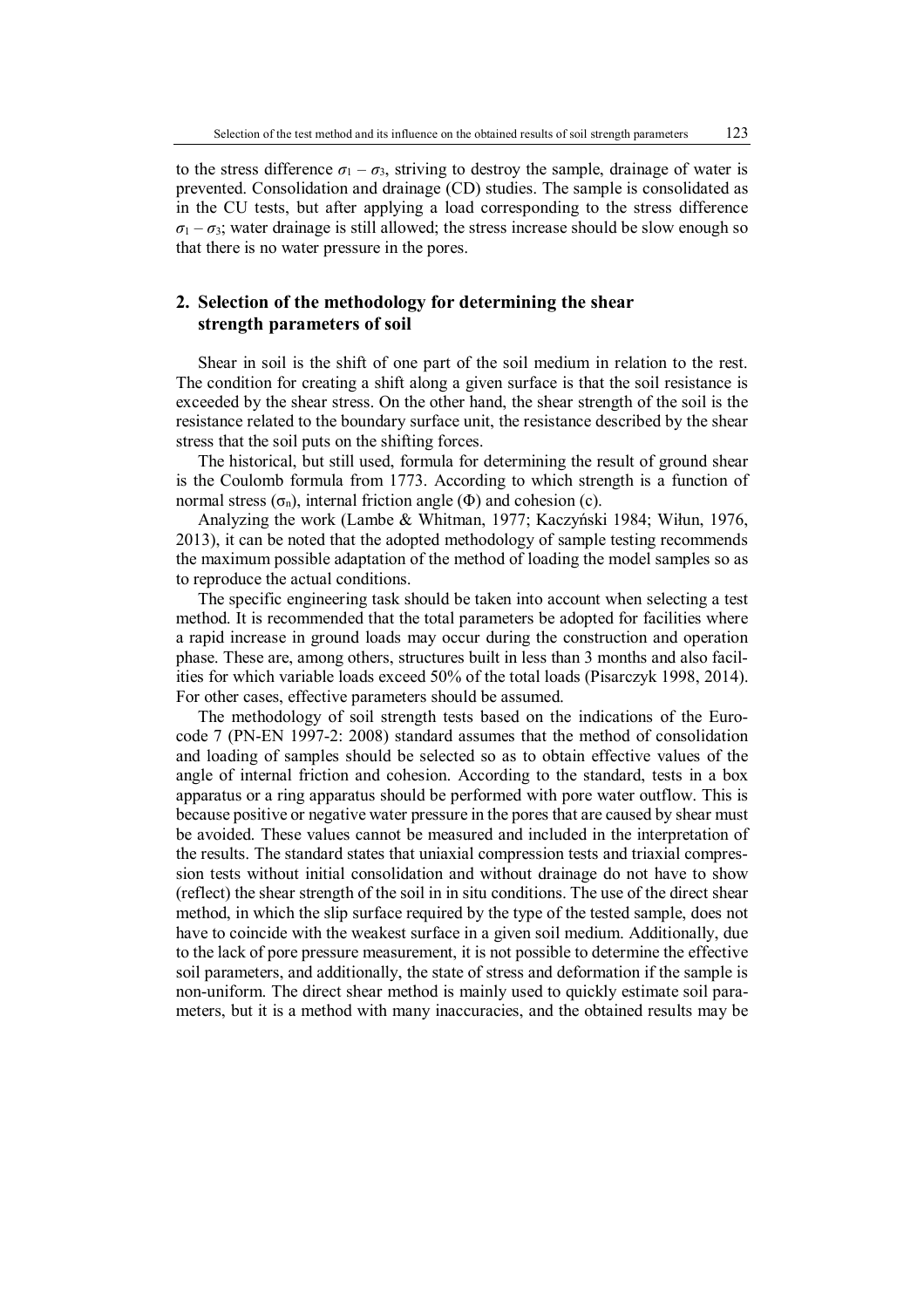imprecise and do not reflect the actual conditions in the field. Additionally, due to the inability to prevent drainage of the sample, the test is only suitable for the assessment of soil properties under full drainage conditions.

| Measurement method<br>of strength parameters       | Parameters studied                                                                                                                                                                                                                 | Type of soil                                                               | Bibliography                        |
|----------------------------------------------------|------------------------------------------------------------------------------------------------------------------------------------------------------------------------------------------------------------------------------------|----------------------------------------------------------------------------|-------------------------------------|
| triaxial compression<br>apparatus, direct shear    | strength parameters                                                                                                                                                                                                                | kaolinit                                                                   | Jastrzębska<br>(2012)               |
| triaxial compression<br>apparatus                  | strength parameters, natural hu-<br>midity, total humidity, degree of<br>humidity, specific gravity of the<br>soil skeleton, soil volumetric<br>weight, porosity index, plasti-<br>city index, endometric modulus<br>of elasticity | low-bearing<br>$soids -$ peat                                              | Malinowska &<br>Domanski<br>(2013)  |
| triaxial compression<br>apparatus                  | shear strength,<br>plasticity index                                                                                                                                                                                                | cohesive soils<br>with an intact<br>structure                              | Tymiński &<br>Kiełczewski<br>(2013) |
| direct shear                                       | strength parameters, degree of<br>plasticity                                                                                                                                                                                       | cohesive soils                                                             | Pawlak &<br>Chudy (2013)            |
| triaxial compression<br>apparatus,<br>direct shear | granular composition,<br>consistency limit; shear<br>strength,<br>bulk density; natural humidity;<br>skeleton bulk density                                                                                                         | gravel-clay for-<br>mations; sandy<br>and dusty; dusty<br>dusts and shales | Zydroń (2014)                       |
| direct shear                                       | plasticity rate, cohesion, internal<br>friction angle, bulk density,<br>shear strength                                                                                                                                             | cohesive soils<br>of various cohe-<br>siveness                             | Zydroń et al.<br>(2017)             |

Table 1. A short tabular review of the literature on the discussed methods of testing soil strength parameters (*own study*)

Much more accurate and allowing a greater degree to reproduce the prevailing soil and water conditions and the type of load are tests with a triaxial compression apparatus. When testing soil samples in the method of triaxial compression from a specific area, important information should be taken into account, such as the soil and water conditions in the field and the specificity of the building or structure erected there. In addition to this information, it is also important to collect soil samples with a structure that reflects the terrain conditions as much as possible, e.g. using the CPTU probe, which consists of pressing the tip of the cone at a constant speed, which prevents the sample structure from being disturbed. On the basis of the knowledge obtained during the sampling of soil and information about the designed building contained in the construction design, one of the three sample testing options should be selected, i.e. UU, CU or CD. In the case of the UU shear strength test, there is no consolidation and only a very limited outflow of water from the pores. This type of test should be used when in practice the soil is loaded so quickly that its consolidation takes place to a small extent, and additionally, due to the speed of loading and soil and water conditions, water outflow is prevented. The use of the CU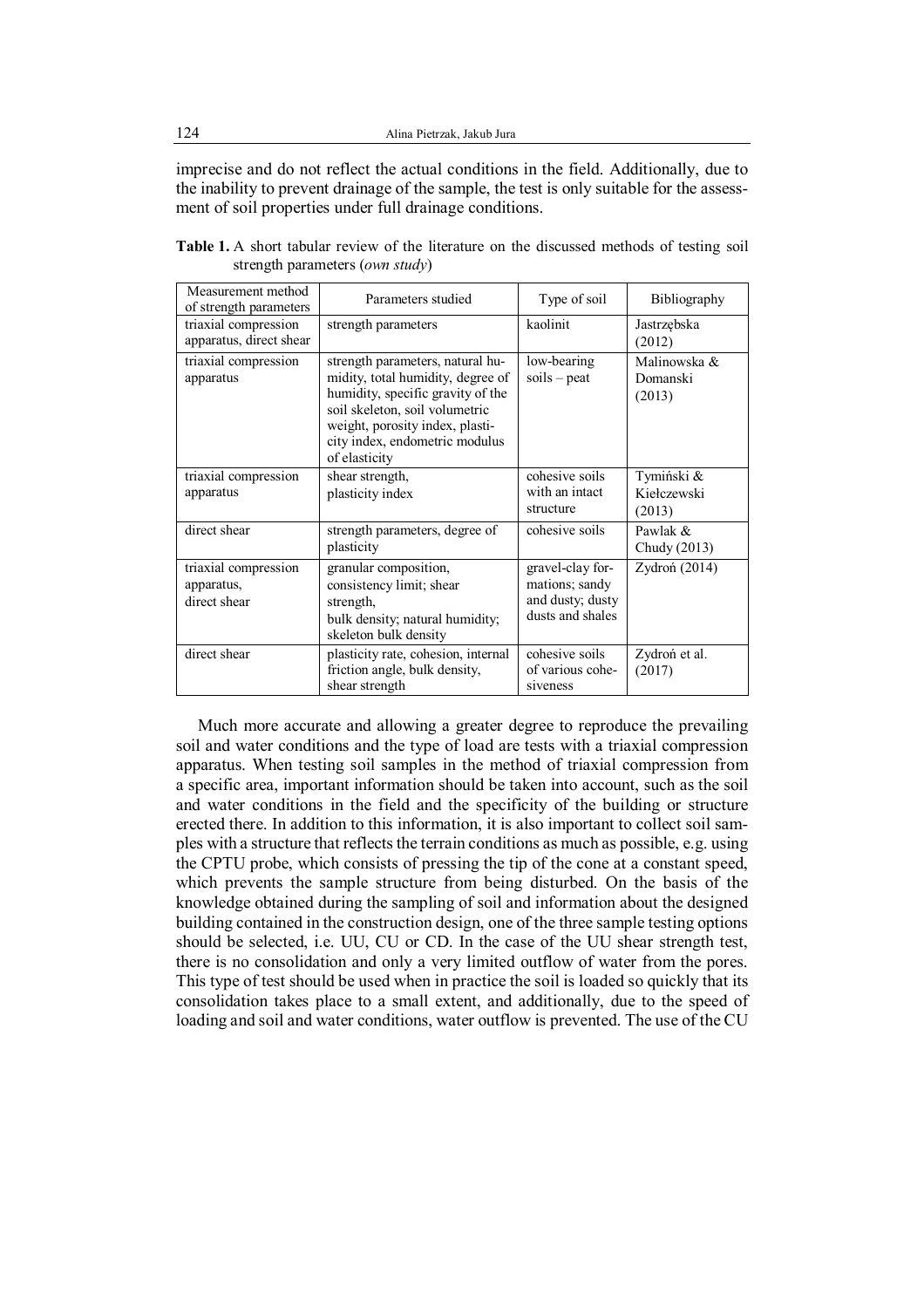test allows for earlier consolidation of the soil, and then during the shear strength test, water drainage is prevented. These test conditions are best reflected in cases where, following the slow erection of the structure, there is a sudden introduction of a high alternating load. The CD test allows the mapping of the conditions of earlier soil consolidation, and allows water to drain during shear, which results in no excess water pressure in the pores. This type of research mainly reflects the service life of the structure without additional loads.

### **Conclusions**

The paper characterizes the methods of testing soil strength parameters in laboratory conditions, in particular the method of direct shear in the Krey-Casagrande apparatus and the triaxial compression method. The advantages and disadvantages of both methods are presented. Based on the analysis of literature data, it can be concluded that both methods generally give results that are inconsistent with each other. Depending on the method of determining the strength parameters, we can obtain different values of the angle of internal friction and cohesion for the same samples. As a consequence, the results of the stability analyzes may significantly differ from each other. In order to quickly and roughly estimate the soil parameters, the quick method of direct shear can be used, however, for more precise tests allowing for an approximate representation of soil and water conditions and the method of loading a given area, in which the planned investment is in the form of a planned investment, the triaxial compression method is recommended.

Due to the specificity of soil conditions, it is difficult to define unequivocal rules for the selection of the method of soil shear strength testing, however, an appropriate analysis of field conditions and the nature and specificity of a structure may significantly affect the selection of an appropriate test method.

#### **Bibliography**

Amsiejus, J., Dirgeliene, N., Norkus, A. & Skuodis, S. (2014) *Comparison of sandy soil shear strength parameters obtained by various construction direct shear apparatuses*. Archives of Civil and Mechanical Engineering, 14, 327-334.

Bishop, A.W., Green, G.E., Garga, V.K, Andresen, A. & Brown, J.D. (1971) A new ring shear apparatus and its application to the measurement of residual strength. Geotechnique, 21(4), 273-328.

Ghadir, P., Zamanian, M., Mahbubi-Motlagh, N., Saberianc, M., Li, J. & Ranjbar, N. (2021) *Shear strength and life cycle assessment of volcanic ash-based geopolymer and cement stabilized soil: A comparative study.* Transportation Geotechnics, 31, 100639.

Gill, W.R. & Van den Berg, G.E. (1967) *Soil Dynamics in Tillage and Traction.* Agricultural Research Service, U.S. Department of Agriculture.

Guo, L., Chen, G. Gao, J. & Li, C. (2021) *Micro-scale analysis on shear characteristics of unsaturated soil by considering capillary suction and adsorption suction based on DDA*. Engineering Analysis with Boundary Elements, 132, 321-334.